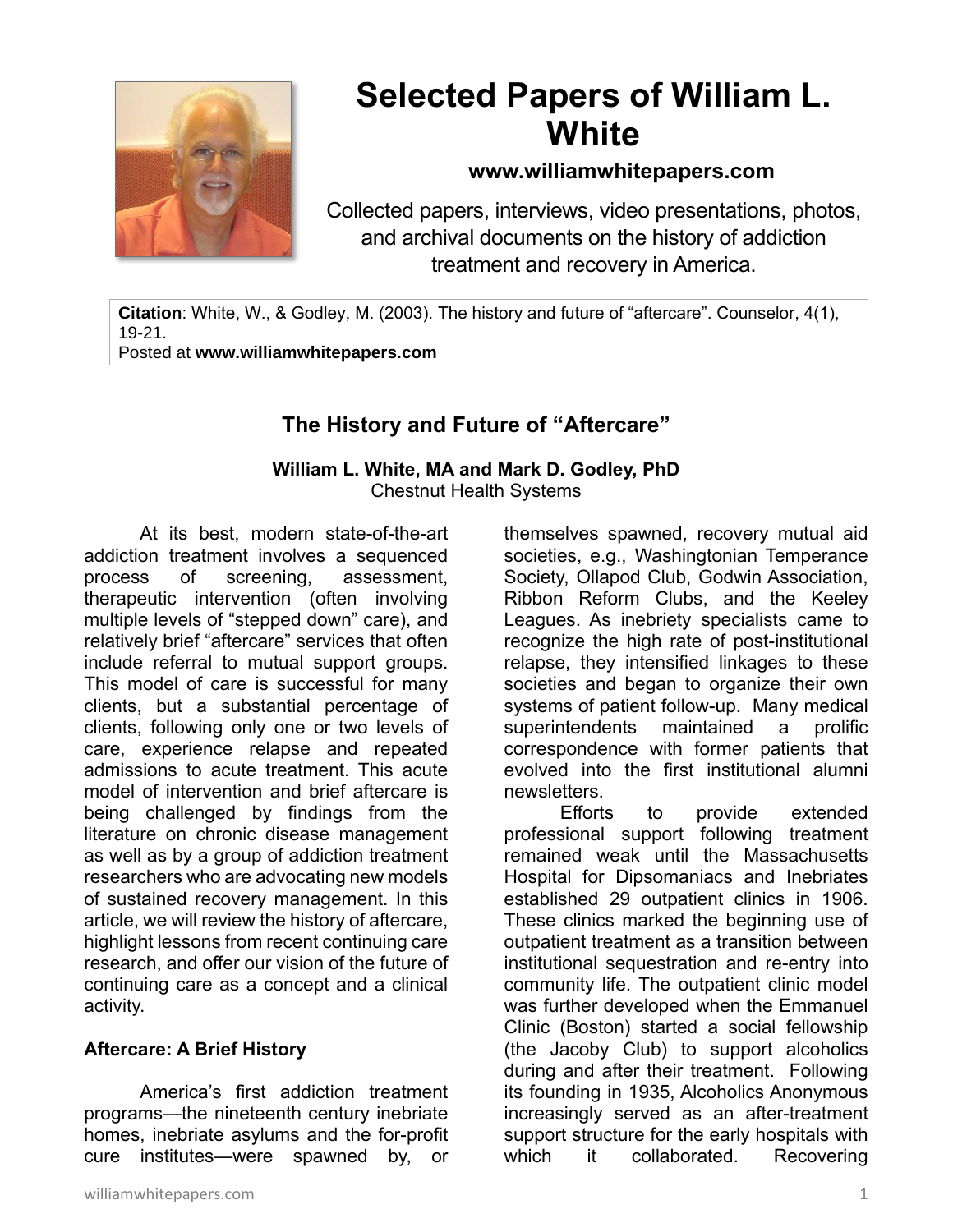entrepreneurs began to organize AA Farms and AA Retreats that evolved into private treatment centers and halfway houses.

Mid-twentieth century follow-up studies of narcotic addicts treated at the two federal narcotics hospitals revealed posttreatment relapse rates of more than 90 percent. This led to a call first for aftercare clinics that would follow-up such patients, and then to a call for the development of local, community-based treatment programs. Civil commitment programs in California, New York and Illinois also suffered from high post-treatment relapse rates during their heyday in the 1960s. Again, the absence of effective posttreatment aftercare services was sited as a primary causes of their failure.

The need for post-treatment support services was also recognized within the residential model of alcoholism treatment that emerged in Minnesota in the late 1940s and 1950s. It became clear that there were many clients treated at Pioneer House, Hazelden and Willmar State Hospital who needed much more support than A.A. alone could provide. This triggered the growth of halfway houses linked to these treatment facilities and new systems of postinstitutional follow-up such as the first fulltime traveling aftercare workers.

All of these events created a clearer vision of the need for post-treatment support services and assured that aftercare would be a point of discussion in the design of local programs of the 1960s and 1970s. Two additional influences on this continuing history were the subsequent development of a "step down" approach to treatment reflected in the placement criteria of the American Society of Addiction Medicine, and the first rigorous research on the effects of post-treatment support services (reviewed by Donovan, 1998). The former shifted the addiction field's thinking from "aftercare" to "levels of care" and "continuing care," and the latter underscored the importance, timing and ideal nature of post-treatment support services.

#### **Seven Lessons from Continuing Care Research**

Several conclusions can be drawn from recent research studies on continuing care services.

1. Addiction treatment is marked by a high post-discharge relapse and readmission rates. Of people admitted to public treatment in the U.S., 60% have been in treatment before (including 23% 1 time, 13% 2 times, 7% 3 times, 4% 4 times, and 13% 5 or more times) (OAS, 2000). The future window of opportunity lies in monitoring client progress and intervening in the time between these treatment admissions.

2. Most people completing addiction treatment are precariously balanced between continued recovery and reactivation of addiction. Short-term abstinence is not predictive of long-term abstinence; recovery from addiction is not stabilized (point at which risk of relapse dramatically declines) until four to five years of symptom remission (Jin, et al., 1998). This suggests the need for monitoring and sustained recovery support services during the early years of recovery.

3. Post-treatment utilization of continuing care services is low, with studies showing that as few as 20% of clients attend two or more continuing care groups in the month following their discharge (Donovan, 1998).

4. The window of greatest vulnerability for relapse for most clients is the first 30 days following discharge from primary treatment. In Project MATCH, 50% of the clients in the outpatient study arm had their first relapse within 30 days after discharge from treatment (Babor, et al., in press). In a randomized study of adolescent continuing care services, 52% of the "usual continuing care" group relapsed compared to only 31% in the "assertive continuing care" group in the 30 day window following discharge from residential treatment (Godley, et al., 2002). Taken together with Donovan's findings that relatively few clients have a significant aftercare experience, these studies suggest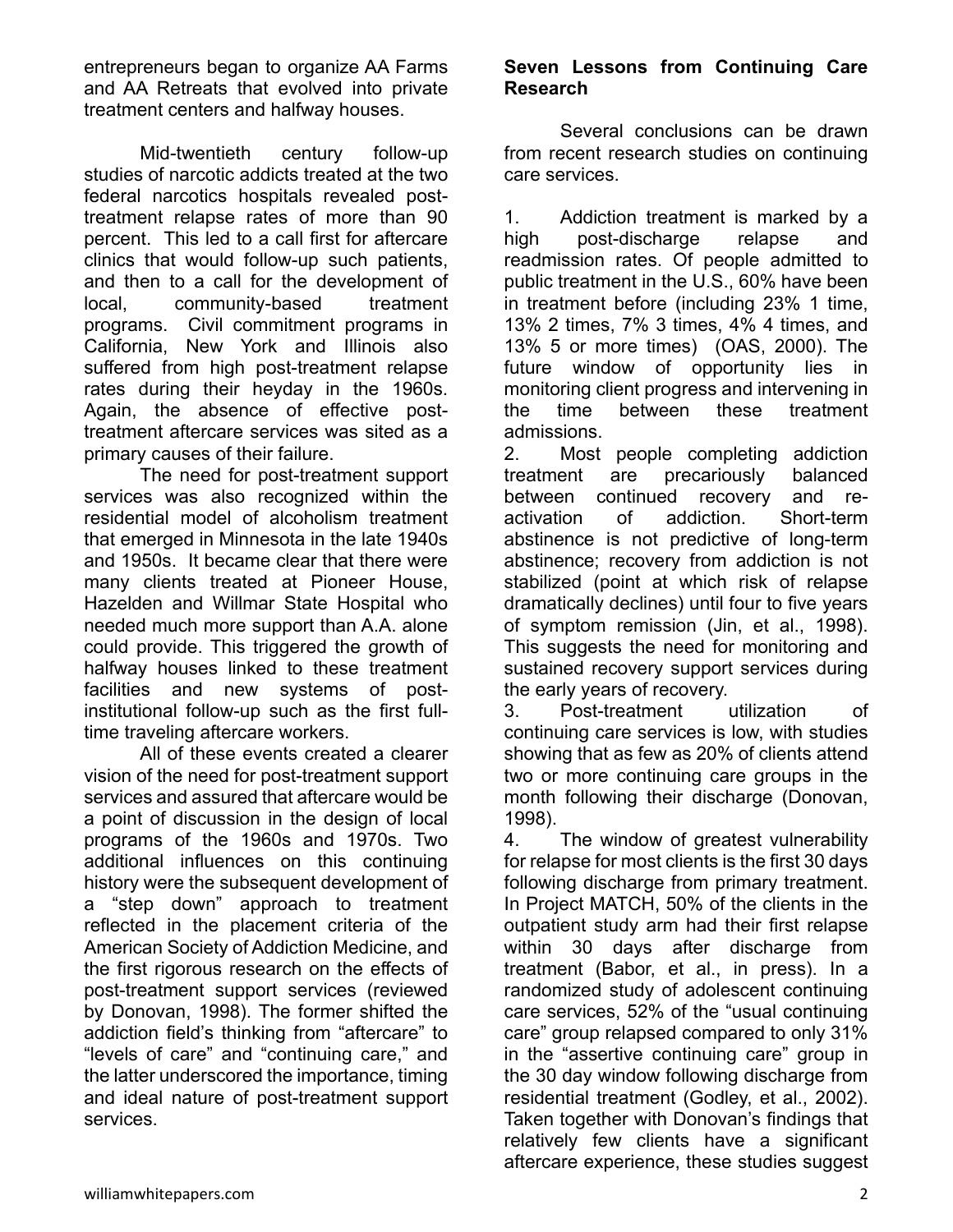the need for more effective linkages to continuing care services immediately following discharge from primary treatment.

5. Continuing care services vary widely across treatment programs. Among the most typical of such services are step-down to lower levels of care, continuing careorientation groups, brief or extended professionally-directed continuing care groups, passive or active referral to mutual aid groups, peer-based recovery support services (e.g., alumni activities), and linkage to recovery homes (or other transitional living environments) (Donovan, 1998).

6. Active participation in mutual aid groups such as Alcoholics Anonymous are associated with decreased substance use and increased emotional health (Montgomery, et al., 1997), but these potential benefits are limited by low rates of post-treatment mutual aid affiliation and high rates of attrition following initial mutual aid exposure.

7. While controlled studies have produced mixed findings on the efficacy of continuing care services (McKay, 2001), more intensive approaches can increase post-treatment continuing care participation and improve clinical outcomes (Godley, et al., 2002). Such assertive approaches shift the responsibility for continued contact from the client to the counselor and involve extended telephone follow-up and home visits for monitoring, support, and early reintervention (Stout, et al., 1999; Godley, et al., 2002; Dennis, Scott, & Funk, in press). Continuing care interventions using behavioral (contingency) contracting, family involvement, case management, couples relapse prevention groups, and the community reinforcement approach also show promise (Donovan, 1998; Godley, et al., 2002).

## **The Future of Continuing Care**

Addiction has been treated in America for more than 200 years with the expectation that a brief intervention combined with brief "follow-up" or "aftercare" could generate sustained recovery. There is growing recognition that this model is

insufficient for many clients, particularly those who present with high problem severity and chronicity, high rates of cooccurring problems, and low family and social supports (McLellan, et al., 2000). What is being advocated for such clients is an alternative model of sustained recovery management (White, Boyle, & Loveland, in press; Stout, et al., 1999) that wraps acute interventions within a larger and more sustained continuum of pre-treatment, intreatment and post-treatment recovery support services. The recovery management model provides acute detoxification and stabilization but places its greatest emphasis on sustained and assertive monitoring and feedback; peer-delivered recovery education and coaching (support and problem-solving), ongoing linkage to indigenous systems of support, enrichment of the post-treatment recovery environment (family, social network, school/workplace, and community), and, when necessary, early re-intervention to minimize the harm from relapse and to re-initiate the recovery process (See www.bhrm.org for details).

This emerging model of recovery support services will need to be rigorously evaluated to determine what unique combinations and sequences of services generate the best long-term recovery outcomes. Recovery management calls not for larger doses of traditional services but earlier intervention and more sustained intervention using assertive outreach methods to keep clients engaged. In particular, the model extends the duration of post-treatment support services, intensifies those services during windows of initial and subsequent vulnerability, and moves the locus of recovery support from the treatment environment to the natural environment of the client. The management of all chronic disorders is expensive, but advocates of recovery management suggest that sustained support may provide a less expensive and a more clinically effective alternative to recycling people through multiple episodes of acute treatment. Future research will determine if this new vision of continuing care and these new experiments in recovery management are capable of